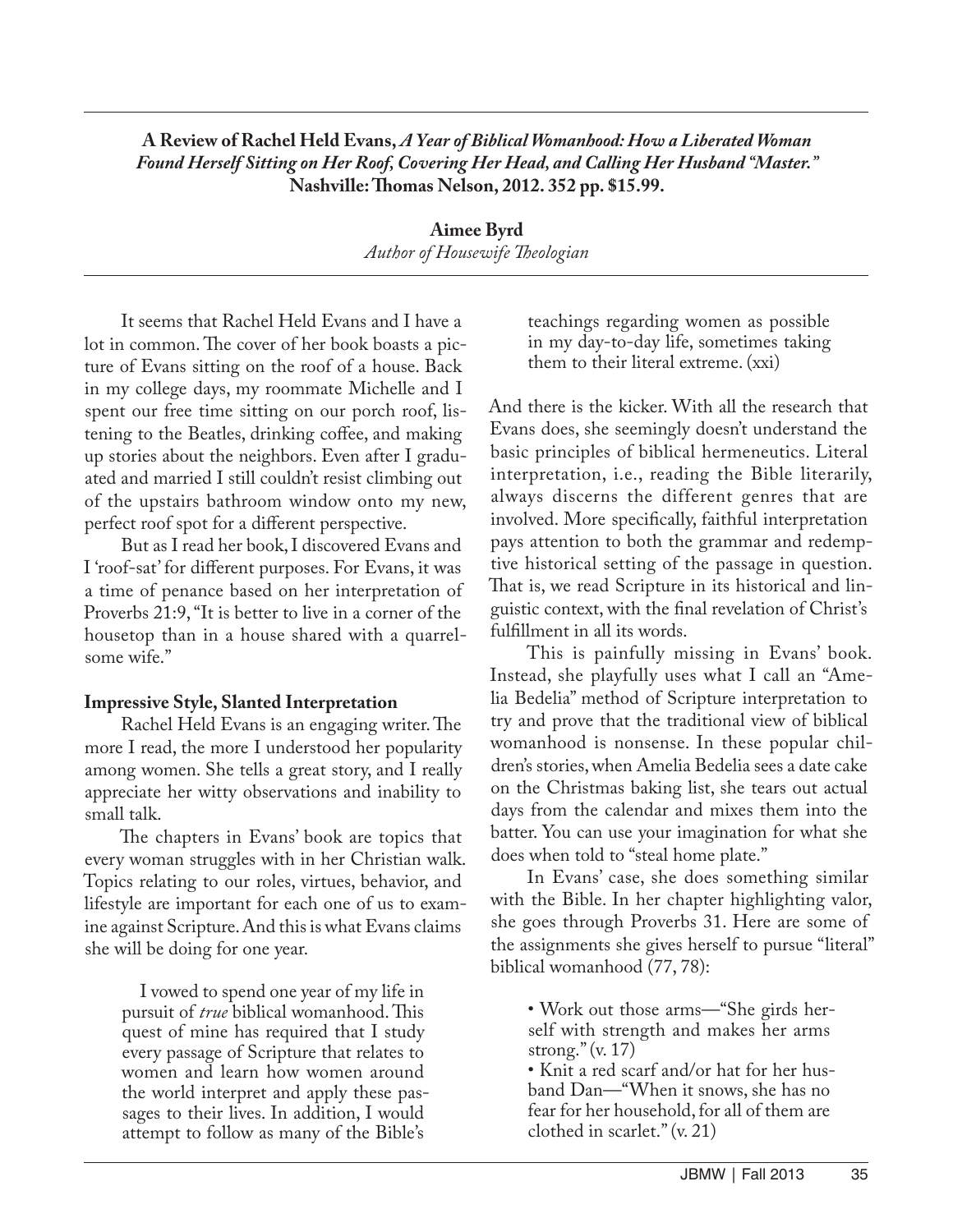• Praise Dan at the city gate—"Her husband is respected at the city gate, where he takes his seat among the elders of the land." (v. 23)

To fulfill that last one, Evans holds a sign that reads, "Dan is Awesome" in front of the "Welcome to Dayton" billboard at rush hour. Is this the way that anyone reads Proverbs 31? And yet Evans is inferring that this is what reading the Bible literally means. She does this chicanery in each chapter, gives the reader a lesson of what she *really* learned, and comes to her own conclusion about the value of each virtue once it's rescued from "literal" interpreters.

## **Where Is the Gospel?**

While she does do some valuable research that can certainly shed more light on some of the verses at hand, Evans continually misses the opportunity to present these particular passages in their redemptive-historical context and demonstrate how they lead us to the gospel. For example, after failing at many of her attempts to emulate the Proverbs 31 woman, Evans consults her new Jewish friend, Ahava. Her friend explains how her Jewish husband actually serenades her weekly with the poetic words of Proverbs 31 at the Shabbat table. Ahava concludes, "I know that no matter what I do or don't do, he praises me for blessing the family with my energy and creativity. All women can do that in their own way. I bet you do that as well" (88).

Evans is blown away that in Ahava's case, it is the men who memorize Proverbs 31 to sing a blessing to their wives in the presence of family and friends. "*Eshet chayil* is at its core a blessing one that was never meant to be earned, but to be given, unconditionally" (88). And so I tell myself, even though this is the fourth chapter and she still hasn't presented the gospel, "Wait for it..."

But alas, the message of the gospel does not come. Evans misses yet another opportunity to point us to our Savior. Jesus Christ, our Bridegroom, does this exact thing for his bride, the church. He declares us righteous! Although we insist on earning our own way to God with our self-righteousness, Jesus died for us while we were still his enemies. It was our perfect Bridegroom who lived the righteous life of valor on behalf of his beloved. He took all of our guilt, all of our shame, and bore the curse for our sin. Now he is seated at the right hand of the Father interceding for us, until all enemies are put under his feet, when he will return for his bride. What glorious song will he greet his bride with?

Do you see the difference? It is very helpful to gain more understanding of how the Jews would read this Scripture, but tragically they do not see Jesus in it. By comparison then, one interpretation says, "It's okay if you're not perfect, we are all doing our best and our husbands recognize that." And the other says, "God demands perfection, but he loves us so much that he has sent his very own Son to represent his bride. And because of his work, women of faith really are being transformed into what he has declared us to be: perfectly righteous*, eshet chayil*!"

## **Liberation Comes Through Submitting to a Higher Authority**

Without explicit attention to the gospel, Evans misses the beauty of true biblical womanhood. But there is more. She concludes, "For those who count the Bible as sacred, interpretation is not a matter of *whether* to pick and choose, but *how* to pick and choose" (296). Evans believes that we read what we are looking for in Scripture, that it really is like a wax nose. Therefore, she encourages readers to read with a prejudice of love rather than power, self-interest, and greed. Ultimately, I'm afraid that my concerns move beyond Evans' problems with interpretation, and straight to her view of Scripture itself. For her, authority lies with the reader, not the Word of God. This is very troubling.

Evans reads Scripture with the predisposition that a loving God would never keep women in a submissive role. And she is right when she challenges those who believe submission is a card that your husband can play, as if women have less value and contribution. I agree with many of her arguments that oppose caricatures of complementarianism. But Evans attacks caricatures, not biblical complementarianism.